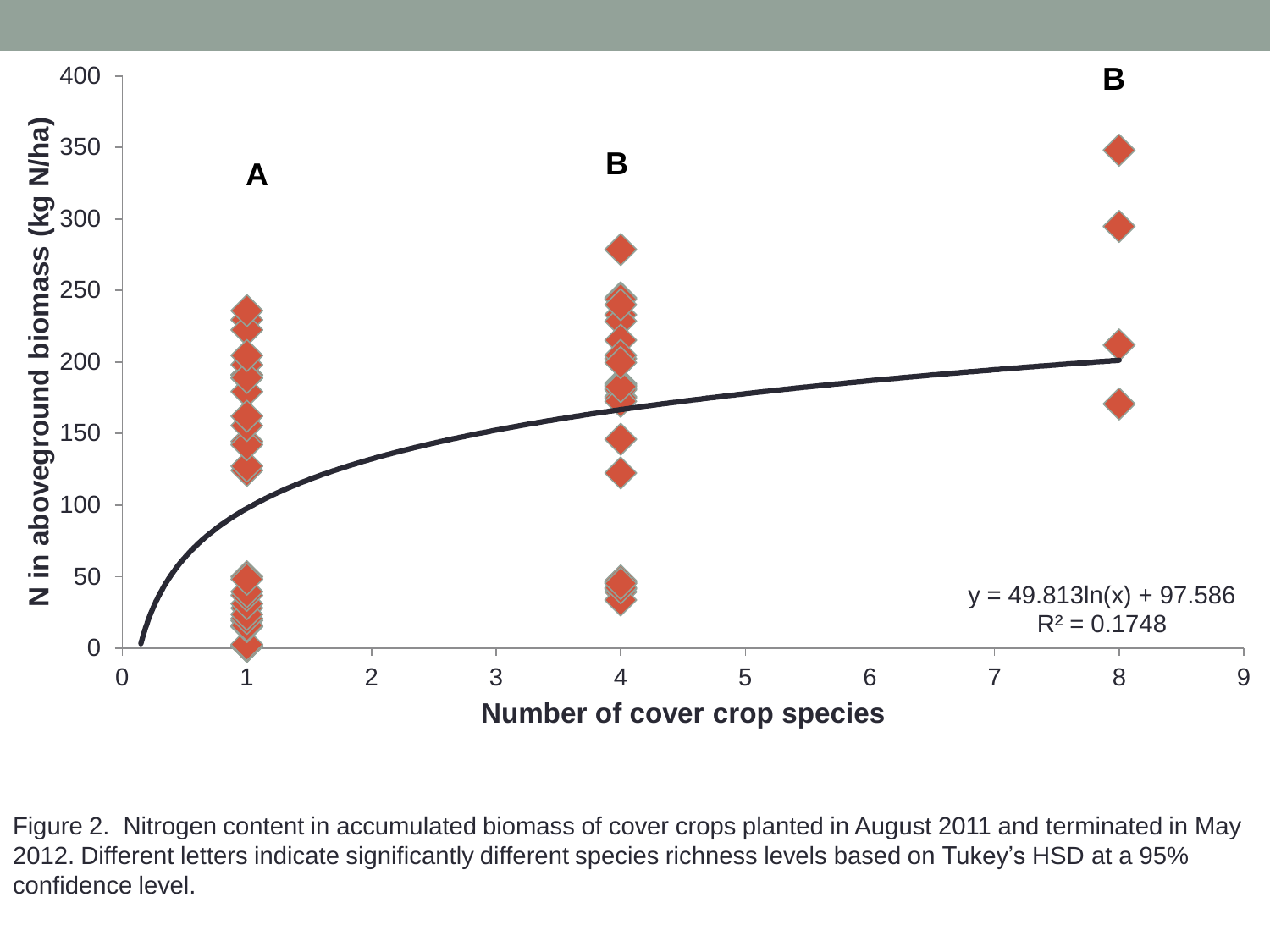

Figure 3. Soil microbial biomass nitrogen in May 2012 prior to termination of cover crops planted in August 2011. No significant differences were detected between cover crop treatments. Error bars represent +/- one standard error of the mean.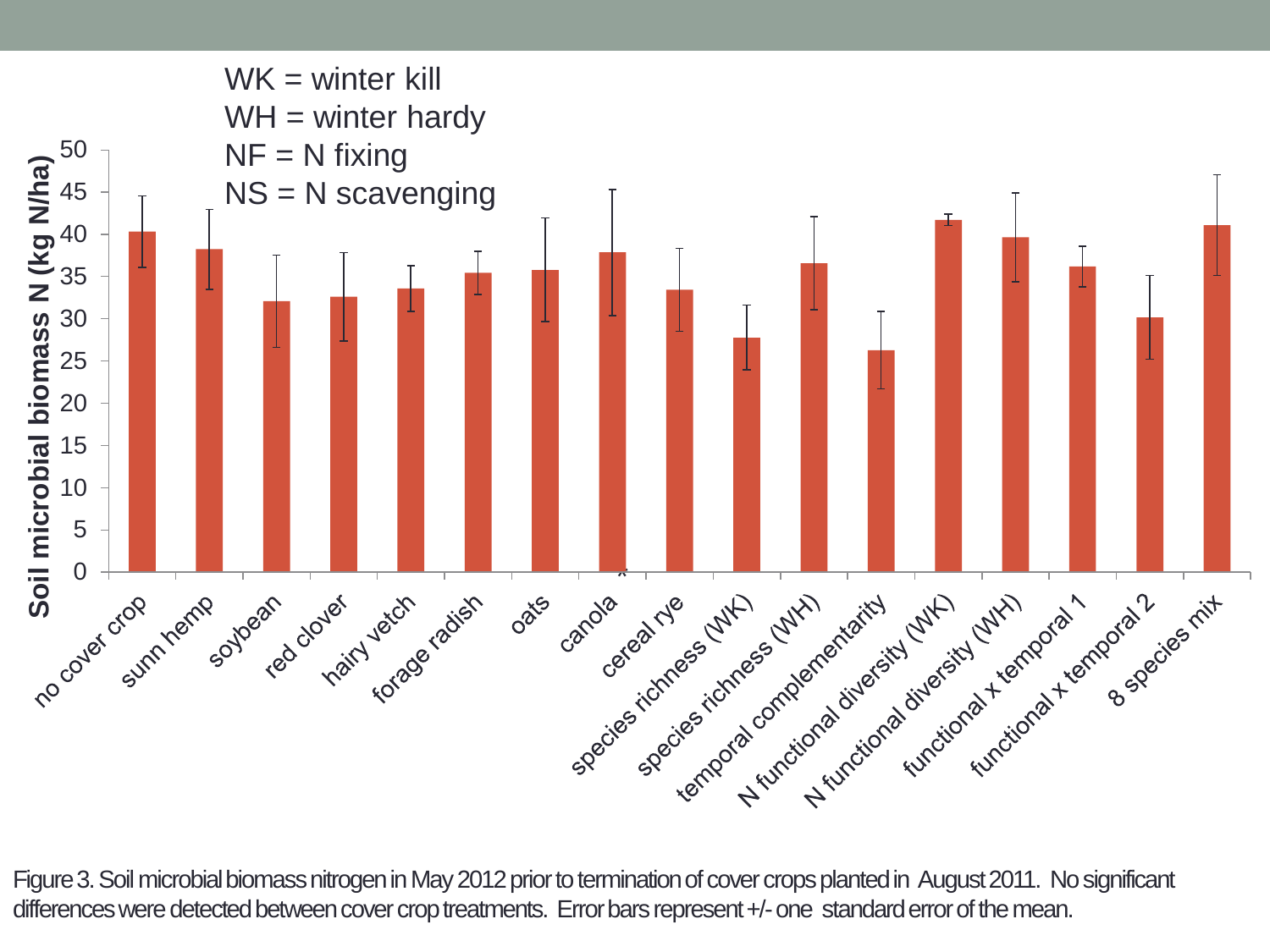

Figure 4. Mean nitrate flux measured from November 2011 through May 2012 under cover crops planted in August 2011 and terminated in May 2012. Treatments marked with an asterisk demonstrated significantly lower rates of flux than the no cover crop control based on Tukey's HSD at 95% confidence level. Error bars represent +/-one standard error of the mean.